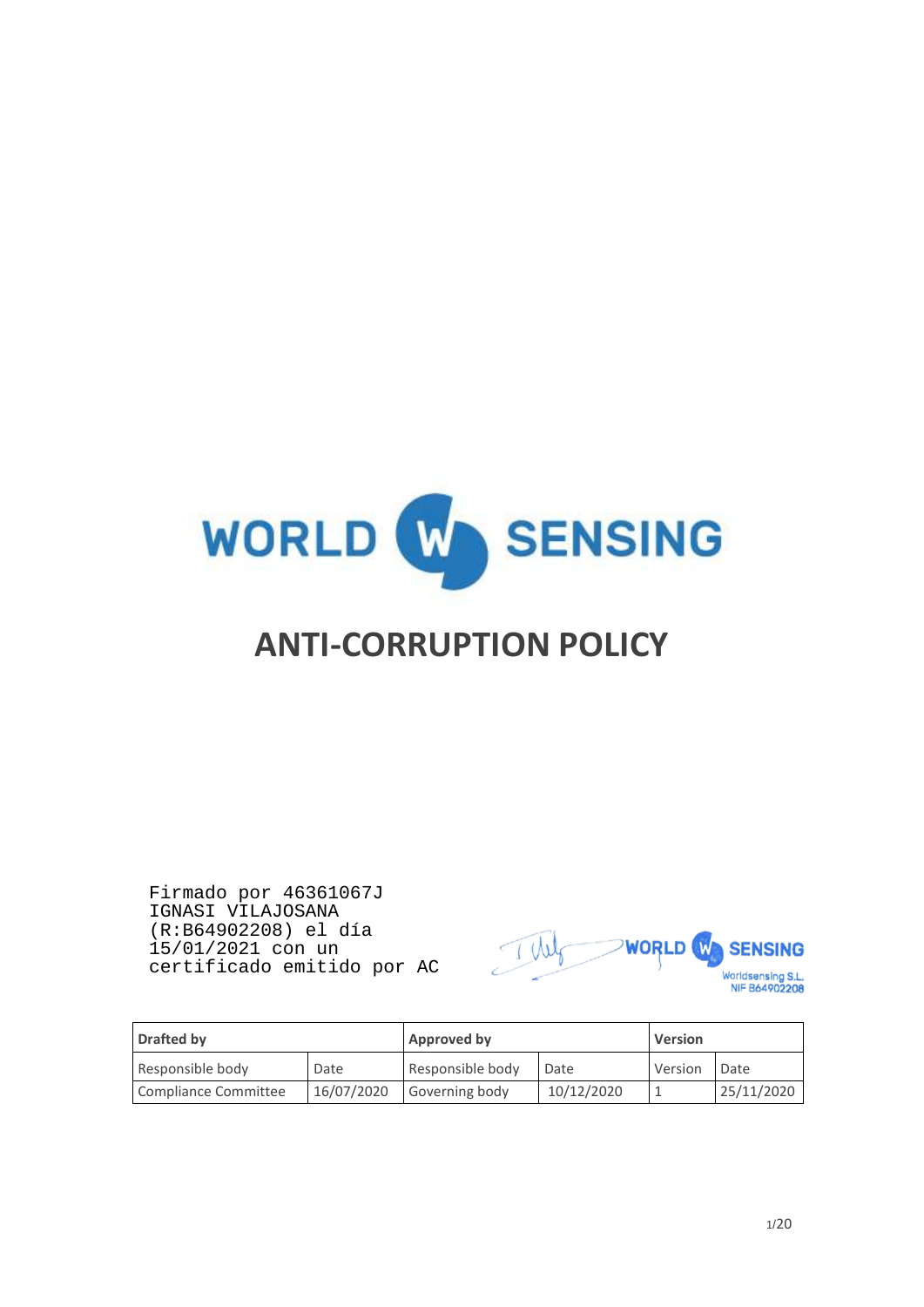

#### **Control of changes**

| <b>Version</b> | Date       | Author               | <b>Summary of changes</b> |  |
|----------------|------------|----------------------|---------------------------|--|
|                | 16/07/2020 | Compliance Committee | Version 1                 |  |
|                |            |                      |                           |  |
|                |            |                      |                           |  |

### **Table of contents**

| ANNEX 1 - Protocol on donations, sponsorships and political contributions to third parties  9 |
|-----------------------------------------------------------------------------------------------|
|                                                                                               |
|                                                                                               |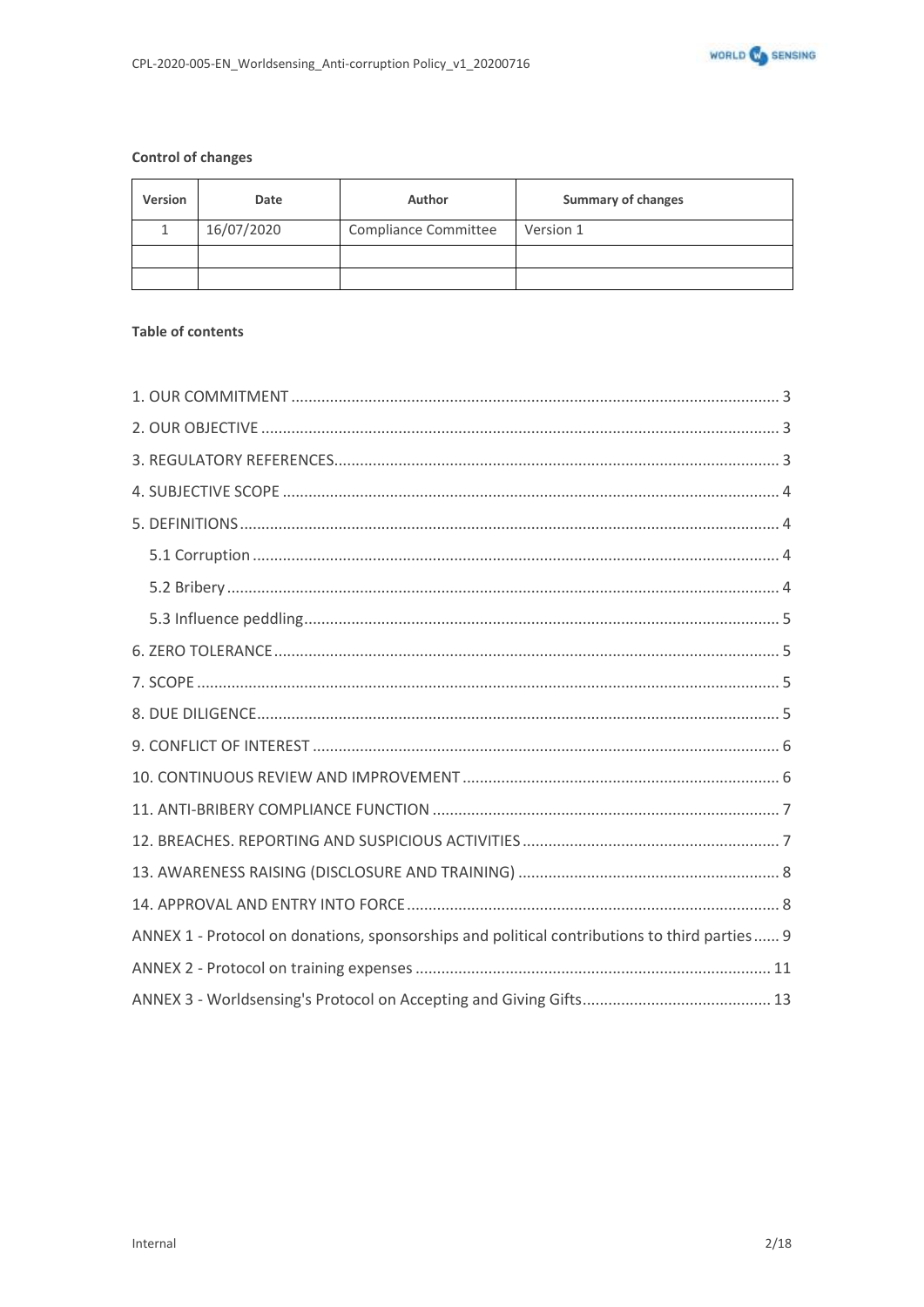# <span id="page-2-0"></span>1. OUR COMMITMENT

At Worldsensing, S.L. (hereinafter, "WORLDSENSING" or the "Company"), we undertake to perform our business activity with the highest standards of transparency, integrity and responsibility and prevent any type of public or private corruption, either active or passive, at our organisation. That commitment is detailed in the Company's values stated in its Code of Ethics.

This policy shows our corporate responsibility commitment, helps to foster an ethical corporate culture and increases the external stakeholders' trust in how WORLDSENSING does business.

Whoever acts in the name and stead of WORLDSENSING has the duty to fully comply with this policy. Everyone is responsible for conducting themselves appropriately and applying good governance judgement at all times and in each of their decisions and actions.

# <span id="page-2-1"></span>2. OUR OBJECTIVE

WORLDSENSING approves this Anti-Corruption Policy as an initiative to fight potential fraudulent behaviour and conduct which contravenes the prevailing anti-corruption regulations and laws in the countries where it establishes, or may establish, business relations.

Therefore, the Company undertakes to have zero tolerance towards corruption in all its forms among individuals and with the public administrations or civil servants, including business corruption, extortion, bribery of a civil servant, influence peddling and illegal funding of parties.

This Anti-Corruption Policy forms part of the policies making up WORLDSENSING'S Compliance Management System.

To supplement this Policy's implementation, there are internal protocols and rules on the following matters:

- donations and sponsorships (Annex 1).
- training expenses (Annex 2),
- gifts, courtesies, invitations, compromising offerings, and entertainment and hospitality expenses, regulated in WORLDSENSING'S Protocol on Accepting and Giving Gifts (Annex 3).

# <span id="page-2-2"></span>3. REGULATORY REFERENCES

WORLDSENSING has an international vocation and operates in many countries around the world and diverse geographical areas. Each country may have a specific anti-corruption legislation, which implies that the Company may be subject to compliance with very diverse regulations, including the following:

- The 2005 United Nations Convention against Corruption,
- The OECD Anti-Bribery Convention,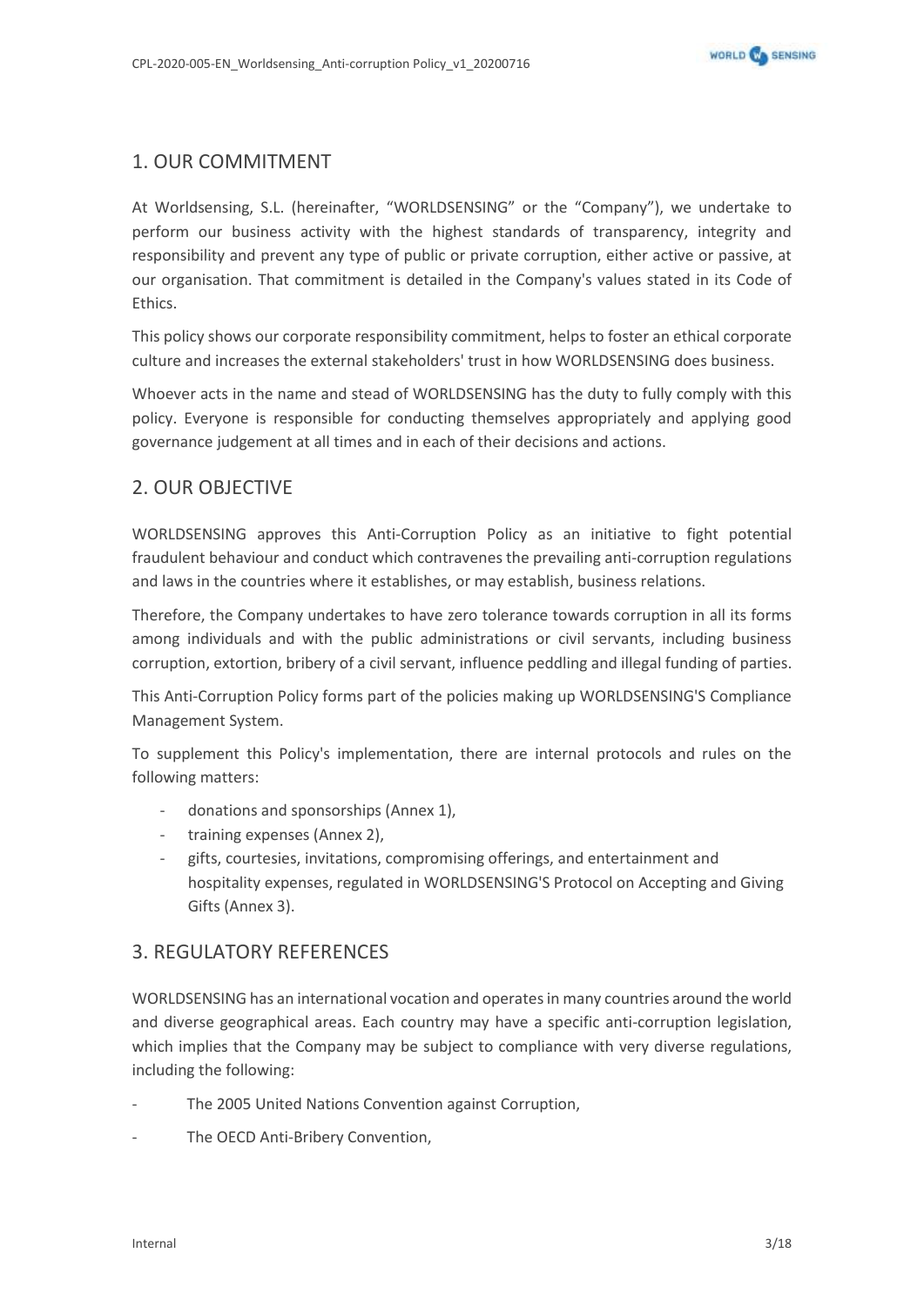- The Spanish Criminal Code: (i) corruption between private individuals, articles 286 bis to 288, and (ii) bribery of a civil servant, articles 424 to 427 bis,
- The US Foreign Corrupt Practices Act,
- The UK Bribery Act,
- Brazilian Anti-Corruption Law 27.401.

In addition to respecting the aforementioned regulations, among others, in its businesses, WORLDSENSING also uses the recommendations, processes and controls of the ISO 37001:2016 standard on Anti-Bribery Management Systems as a reference in its organisation.

# <span id="page-3-0"></span>4. SUBJECTIVE SCOPE

This policy applies to WORLDSENSING'S Board of Directors, senior management and workforce, plus the collaborators who do not have an employment relationship with the Company but act in its name and/or stead (e.g. commercial agents or other intermediaries).

# <span id="page-3-1"></span>5. DEFINITIONS

### <span id="page-3-2"></span>**5.1 Corruption**

Corruption is regulated in the Spanish Criminal Code as (a) corruption between private individuals (articles 286 bis to 288) and (b) bribery of a civil servant (articles 424 to 427 bis).

Article 286 bis of the Spanish Criminal Code defines corruption in the private sector (corruption between private individuals) as "*receiving, requesting or accepting a benefit or advantage of any unjustified nature, and offering or promising its obtainment, for oneself or for a third party, as consideration to unduly favour another in the acquisition or sale of goods, in the hiring of professional services or in business relations.*"

On the other hand, article 424 of the Spanish Criminal Code defines corruption in the public sector (bribery of a civil servant) as "*the private individual who offers or delivers a handout or remuneration of any kind to an authority, civil servant or person who participates in the exercise of public duties in order for the latter to perpetrate an act that is against the duties inherent to his office, or an act inherent to his office, or in order for him not to carry out, or to delay what he should carry out, or in consideration of his office or duty.*"

In both cases, those crimes can also be committed by the Company itself (legal person).

### <span id="page-3-3"></span>**5.2 Bribery**

Corruption can take place using bribery as the means. The ISO 37001 standard on Anti-Bribery Management Systems focuses solely on bribery since it is the most controllable form of corruption within organisations. It defines bribery as an act to "*offer, promise, provide, accept or request directly or indirectly and independently of the place an undue advantage in any value (which may be economic or non-economic), violating the applicable law as an incentive or reward convincing someone to act or omit actions in connection to the performance of that person's duties."*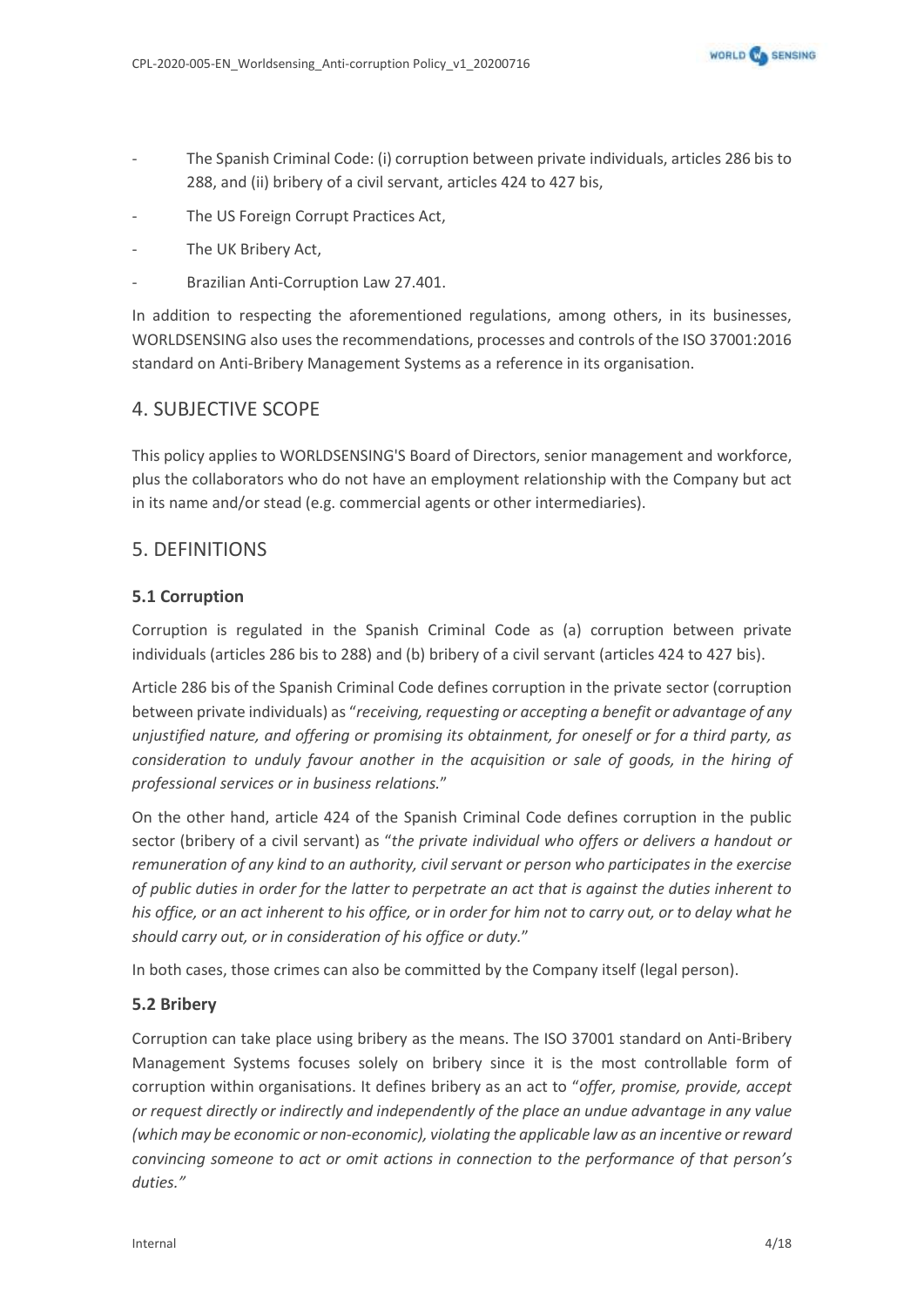In other words, bribery can be understood as someone offering or receiving something of value (usually money, a gift, a loan, a reward, a favour, a commission or entertainment) as an inappropriate inducement or reward for obtaining businesses or another benefit. Moreover, bribery can take place in the public sector (e.g. bribing a civil servant) and in the private sector (e.g. bribing a client's employee or a business partner), regardless of whether this is done directly or indirectly, through inappropriate payments by or through third parties.

### <span id="page-4-0"></span>**5.3 Influence peddling**

Influence peddling is described as any acts or strategies aimed at orienting or influencing the actions carried out by civil servants or authorities using any situations arising from personal relationships, with them or with any other civil servants or authorities, to achieve a resolution which may directly or indirectly generate economic benefit or avoid losses of any type for the company itself or a third party.

### <span id="page-4-1"></span>6. ZERO TOLERANCE

WORLDSENSING has zero tolerance towards all forms of corruption, which means that any suspected incidents of corruption must be investigated and any improper behaviour may lead to disciplinary measures for the organisation's staff, including dismissals in serious cases, criminal charges, contract terminations or other penalties in the case of professional services, suppliers or even clients.

### <span id="page-4-2"></span>7. SCOPE

This Policy must be known and applied by all the persons who form part of WORLDSENSING, including its Board of Directors, senior management and all the staff (whatever their type of contract), who must make sure that they do not get involved in any of the corruption or bribery activities in any way, and they must undertake to understand, accept and apply the Policy described in this document.

The Anti-Corruption Policy must be disclosed to all the third parties (clients, suppliers, collaborators, including professional services) so that it is considered and respected by them within the framework of the activities involving the existing business relations with Worldsensing.

### <span id="page-4-3"></span>8. DUE DILIGENCE

### **(1) Ethical principles**

WORLDSENSING bases its relations with the public and private sector on the principles of transparency and equal opportunities, and rejects any actions aimed at achieving an advantage over its competitors.

### **(2) Business partners**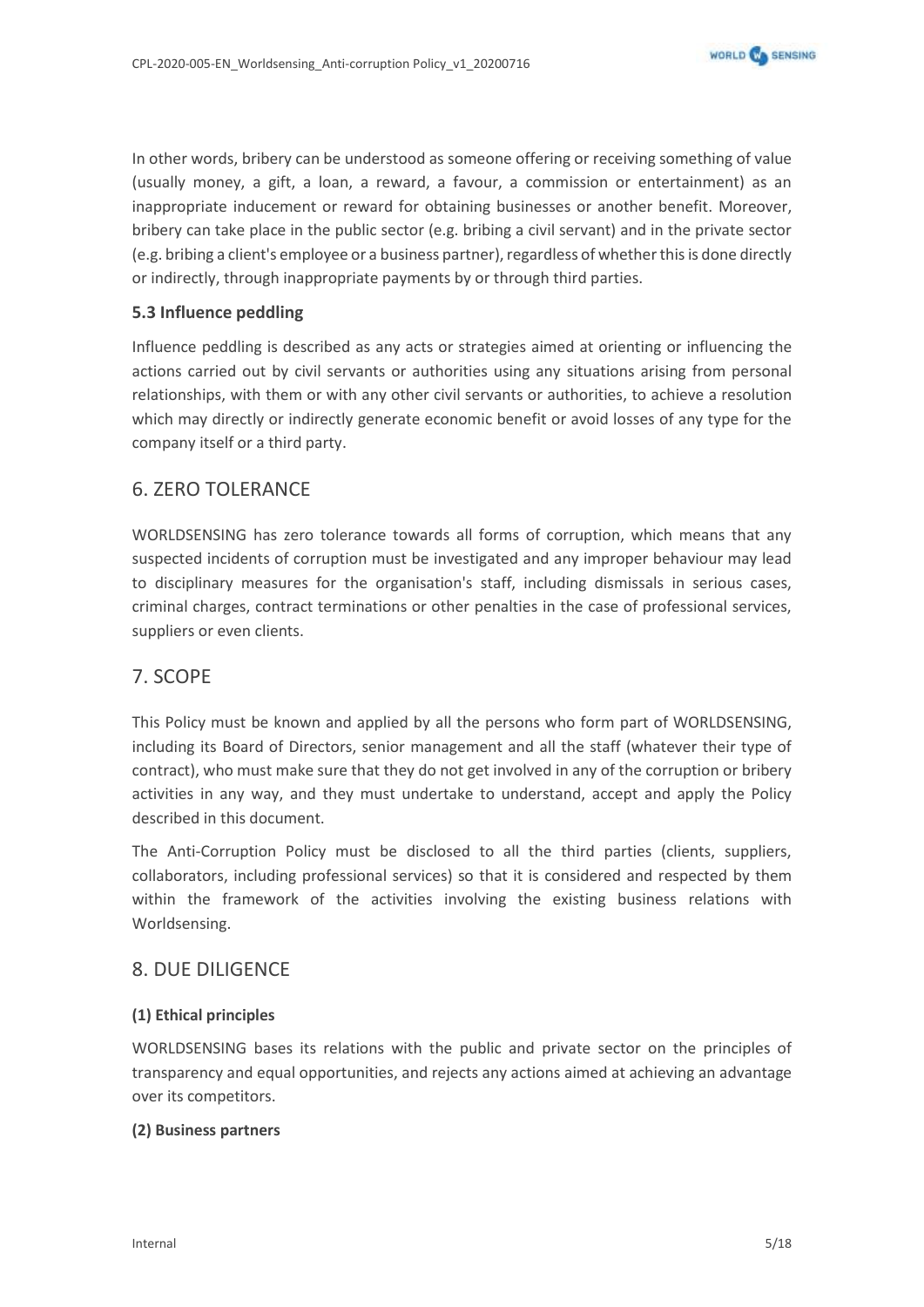To make sure that WORLDSENSING works only with the appropriate third parties, it has a compilation and information process regarding the counterparty's qualifications, reputation and associations.

### **(3) Relations with the Public Administrations**

WORLDSENSING undertakes to maintain a record of the meetings held between its representatives and the public authorities or civil servants to ensure maximum transparency in its activities.

### **(4) Staff hiring**

In its staff selection and hiring procedures, WORLDSENSING applies diligent measures to prevent hiring people who may be controversial regarding the practices to be eliminated and avoided with this Policy.

# <span id="page-5-0"></span>9. CONFLICT OF INTEREST

Conflicts of interest are expressly forbidden.

Conflicts of interest exist when members of WORLDSENSING have professional, personal or private interests that deviate from the interests expected from them when they represent the Company, i.e. when a person's interests are in conflict with those of the Company.

For example, Company representatives may be tempted to prioritise their private interests over those of the Company and make decisions which do not coincide with WORLDSENSING'S interests and objectives; this would be the case if they chose suppliers simply because of their relationship with them, without assessing the price or quality criteria.

To show compliance with that stated in this Policy and prevent certain situations from being misinterpreted or casting doubts about a specific decision's objectivity, all the parties involved must store the evidence of those situations and notify and document them. To that end and to prevent and control these types of situations, WORLDSENSING has a Corporate Intent Policy, approved by the Company's Board of Directors.

# <span id="page-5-1"></span>10. CONTINUOUS REVIEW AND IMPROVEMENT

WORLDSENSING shall regularly verify or oversee this Policy. The monitoring and review process will enable it to:

- Make sure that the design and use of the controls established are effective and efficient by monitoring their performance and the results obtained,
- Obtain additional information considered to be necessary for improving risk assessment,
- Analyse and draw conclusions from the events, changes, successes and failures,
- Identify the emerging risks,
- Ensure that the expected results were achieved and the risk assessment results were appropriately applied.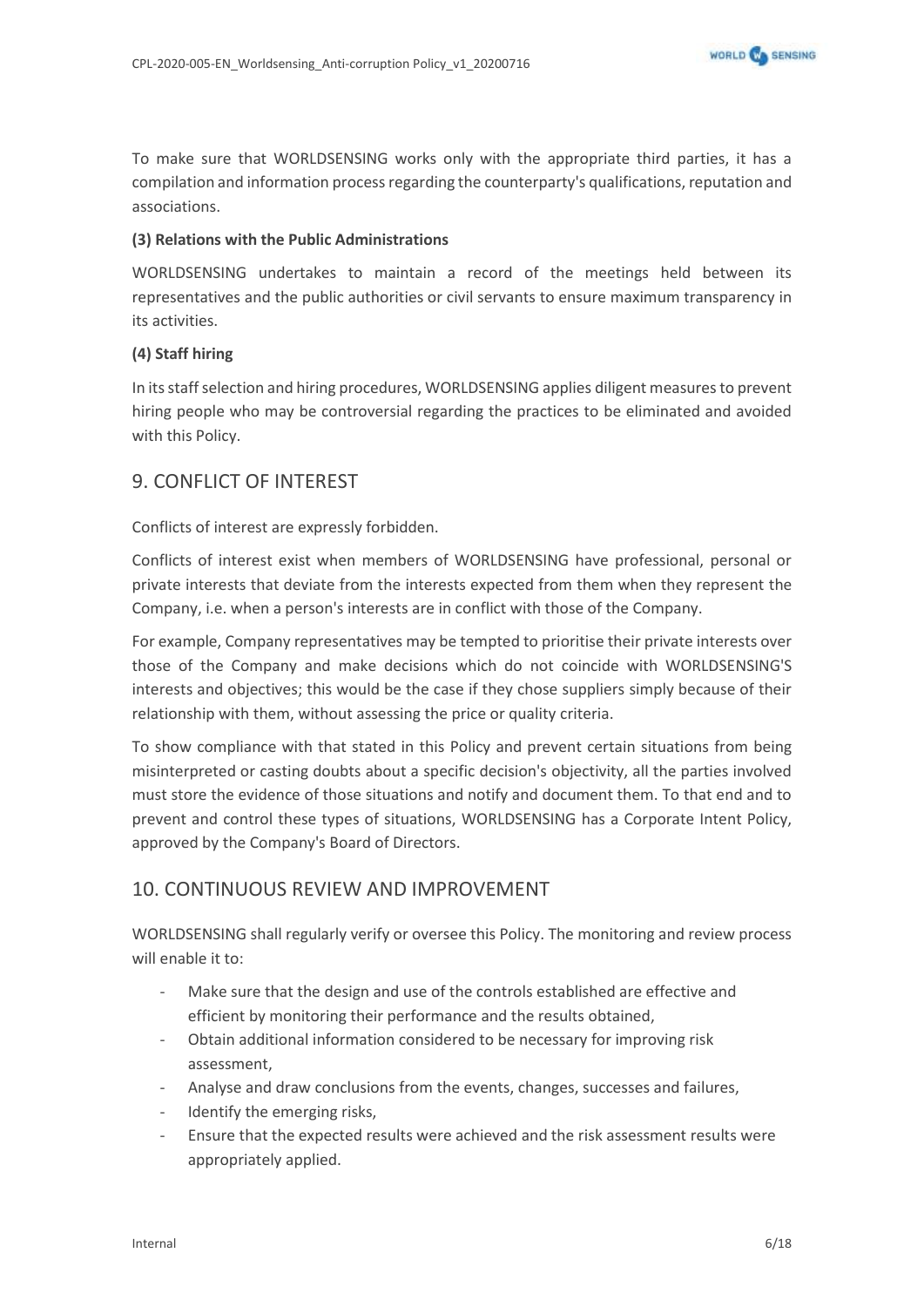WORLDSENSING has also implemented accounting practices that help to guarantee the accuracy in its accounting books and ledgers, which is a form of controlling corrupt practices in itself.

Worldsensing's Board of Directors and senior management undertake to comply with this Policy and the processes involved in the Anti-Bribery Management System to achieve continuous improvement and meet the proposed anti-corruption objectives.

# <span id="page-6-0"></span>11. ANTI-BRIBERY COMPLIANCE FUNCTION

WORLDSENSING has an Anti-Bribery Compliance Function, represented by the officer in charge of Worldsensing's Risk Department.

That Function must ensure respect with that stated in this Policy, deal with the conflicts that may arise related to it, in coordination with the Compliance Committee when required, and establish action plans to resolve and safeguard the Company's interests.

Worldsensing's management must provide the person who carries out the Anti-Bribery Compliance Function with the authority and independence required so that he/she can discharge the following responsibilities effectively:

- Conduct the investigations that are necessary for the Anti-Bribery Management System in coordination with the Compliance Committee,
- Provide the staff with training and guidance on the Anti-Bribery Management System,
- Inform the Compliance Committee of the Anti-Bribery Management System at specific time periods and/or when this is considered to be pertinent for each specific situation within the context of that management system.

The person who carries out that function must remain impartial when he/she has to simultaneously play a role other than the Compliance Function within the organisation.

# <span id="page-6-1"></span>12. BREACHES. REPORTING AND SUSPICIOUS ACTIVITIES

All the WORLDSENSING staff has the obligation to report any breaches or malpractices observed when carrying out their professional activities.

If an actual or suspicious breach of this Policy is known, this must be reported to the following channel that has been enabled: [compliance@worldsensing.com](mailto:compliance@worldsensing.com)

or to the following postal address:

Canal Ético Worldsensing, S.L. C/ Viriat, num. 47, 10 piso 08014, Barcelona, Spain

The compliance channels are overseen by the Compliance Committee so that all the stakeholders can make consultations or report breaches of this Policy with maximum confidentiality guarantees and without fear of retaliation.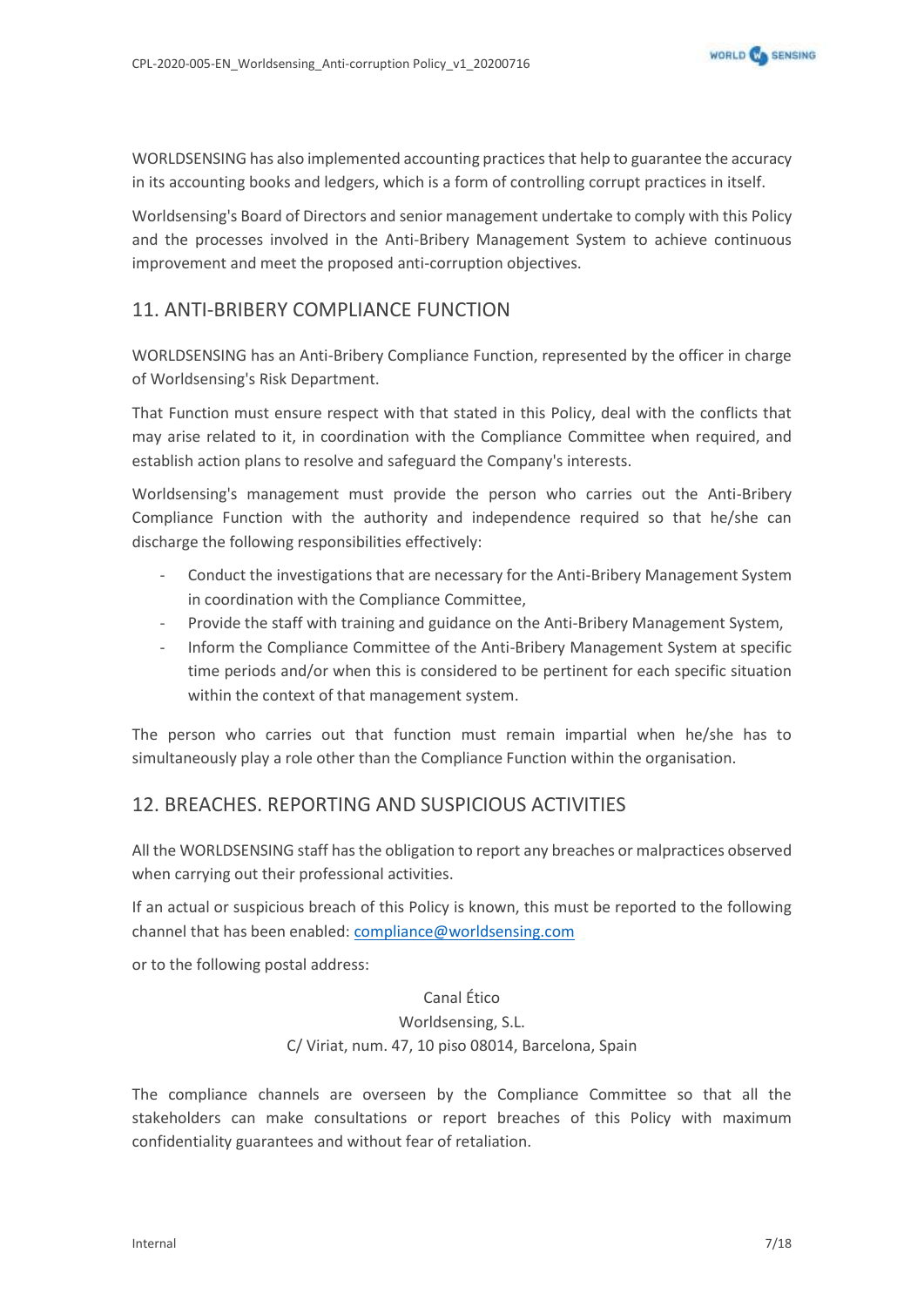

The allegations received shall be treated by the Compliance Committee and reported to the person carrying out the Anti-Bribery Compliance Function.

Worldsensing guarantees the confidentiality of the information reported to it and, therefore, any allegations of corrupt activities or suspicious bribes shall be treated confidentially.

Anyone who, in good faith or with a reasonable belief, reports allegations shall be protected from all forms of discrimination and penalisation as a result of those allegations. Consequently, false or defamatory allegations may be penalised or result in legal actions.

# <span id="page-7-0"></span>13. AWARENESS RAISING (DISCLOSURE AND TRAINING)

This Anti-Corruption Policy shall be made available to all the Worldsensing staff through the ordinary communication channels (email and Worldsensing's Legal & Compliance Department intranet) and remain on Worldsensing's website as a sign of transparency vis-à-vis third parties, both private partners and representatives of the Public Administration.

The Anti-Corruption Policy shall be subject to the appropriate disclosure, training and awareness actions for its proper understanding and implementation within the Company.

# <span id="page-7-1"></span>14. APPROVAL AND ENTRY INTO FORCE

This Policy is approved by the Board of Directors, enters into force on its approval date and shall be in force until its cancellation is approved.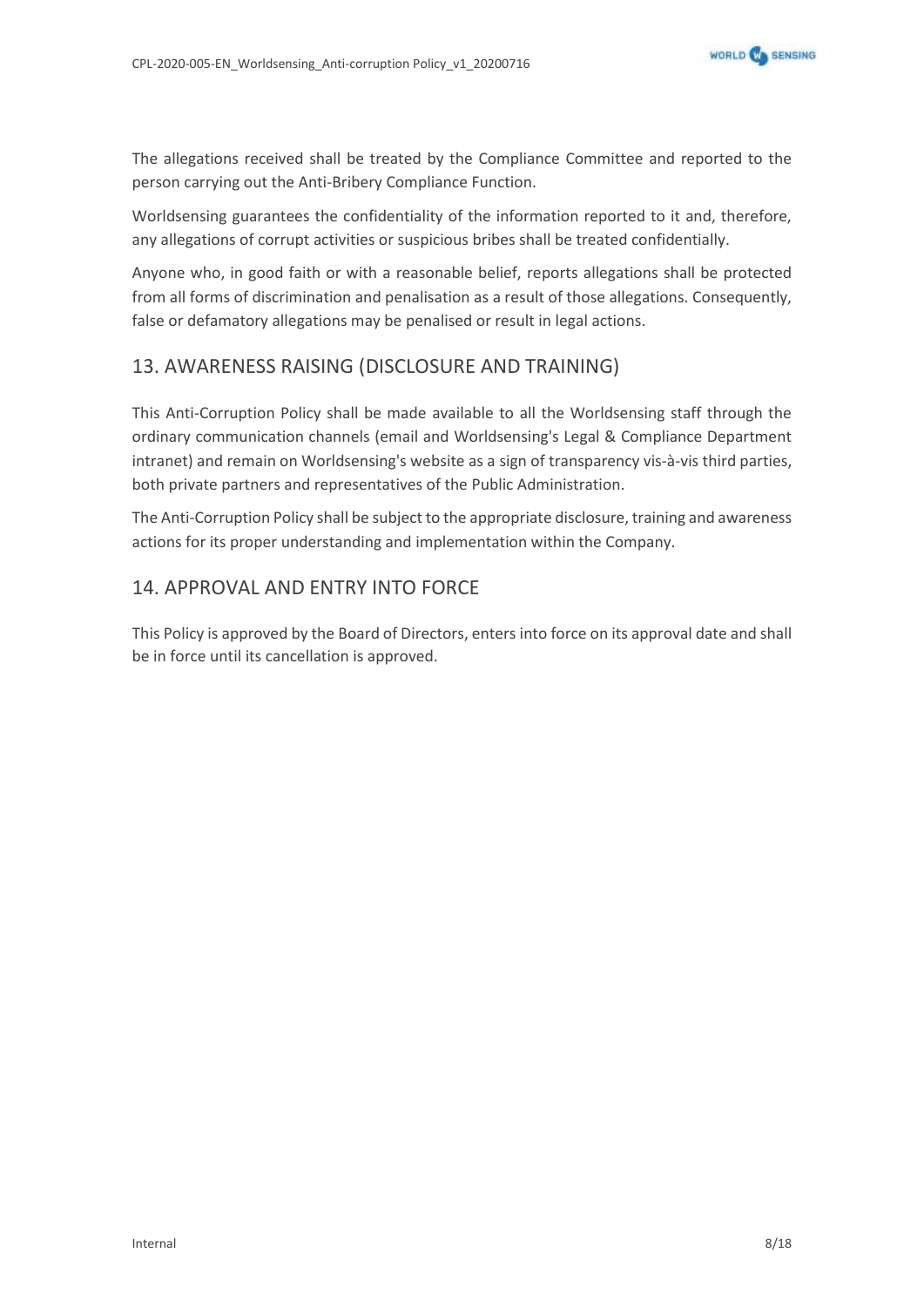# <span id="page-8-0"></span>ANNEX 1 - Protocol on donations, sponsorships and political contributions to third parties

### 1. INTRODUCTION

This protocol expands upon WORLDSENSING'S Anti-Corruption Policy and its objective is to establish the procedure that must be followed by the Company and its staff in the following situations:

### **a) Donations and sponsorships:**

Donations are aimed at granting financial or in-kind contributions to entities declared to be of public interest (foundations and associations) and with which we show social or civic responsibility and provide support to the non-governmental organisations in which WORLDSENSING participates.

Sponsorships are aimed at granting financial aid to the sponsored companies so that they can carry out sports, charity, cultural, scientific or similar activities in exchange for their commitment to collaborating in WORLDSENSING'S advertising activity.

### **b) Political contributions**

Political contributions are considered to be sums in cash and any other payments or benefits in cash or in kind in WORLDSENSING'S name, including any types of goods or services to any parties, political coalitions or political candidates.

### 2. GUIDELINES ON DONATIONS TO OR SPONSORSHIPS OF THIRD PARTIES

WORLDSENSING considers and accepts the donations and sponsorships that conform to its social project and do not raise special concerns.

### **Special concerns:**

The following practices can be considered to be special concerns:

- When there is a suspicion or it is believed that the charity organisation or event is closely linked to a civil servant (including all the staff, authorities, public officials or any other person at any level of a government department or agency, and the employees of companies owned or controlled by the government) or a close family member or a business associated with a civil servant.
- When the donation or sponsorship has been requested by a civil servant.
- When there is a suspicion that the payment is intended to influence, or may reasonably be perceived as an influence to obtain, a tender or another decision in favour of the organisation.
- When the donation or sponsorship is made before, during or immediately after the contract negotiations.

### **Cases allowed:**

If WORLDSENSING employees -or a governing or administration body by applying a general policy─ believe that it is appropriate to make donations or sponsorships in WORLDSENSING'S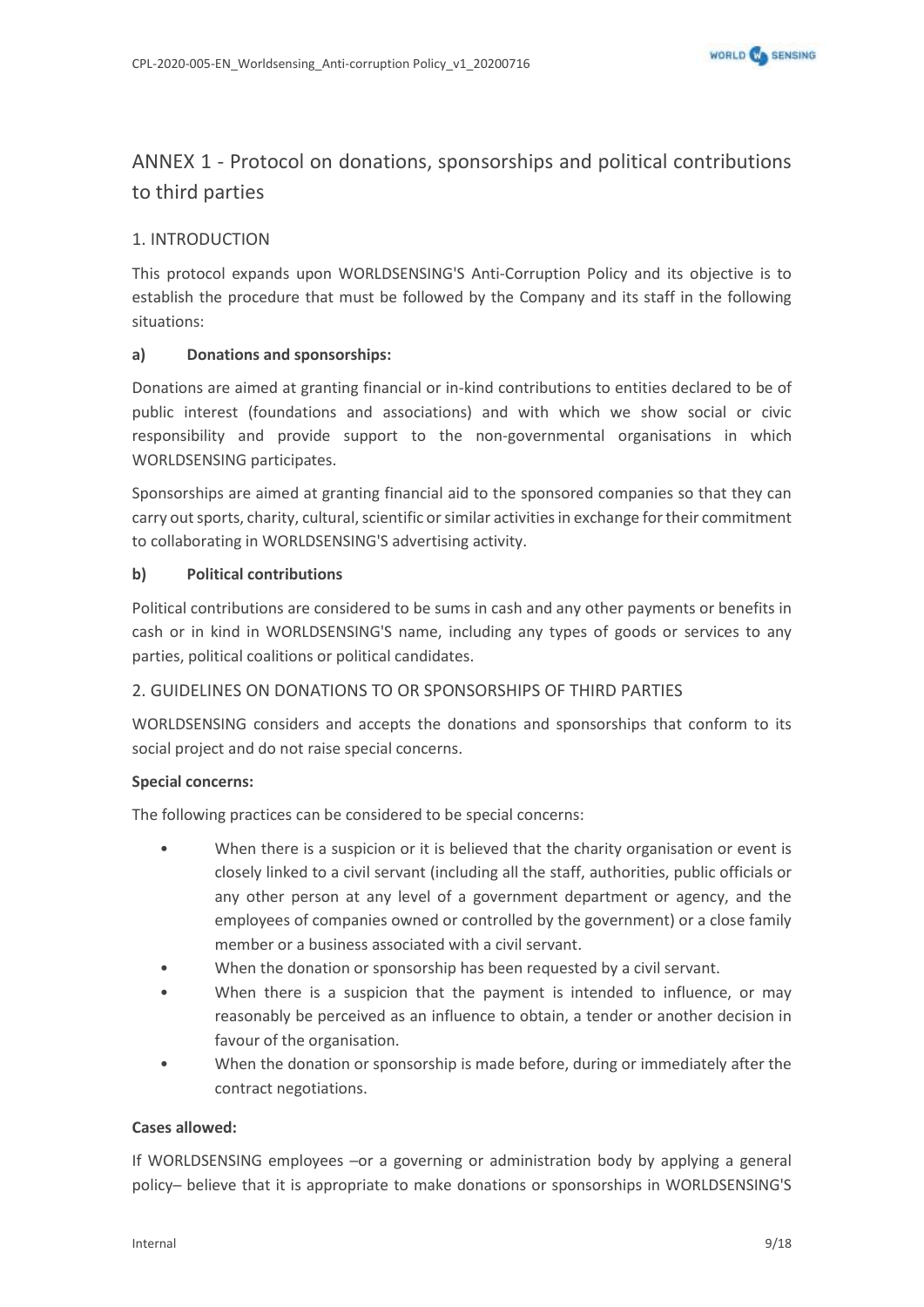

name, they must obtain prior written authorisation from WORLDSENSING'S Risk Department Officer.

Before granting authorisation, the Risk Department Officer must verify the beneficiary's identity and reputation in relation to bribes or similar criminal conduct plus any connection with the organisation's projects or clients.

A record must be maintained of all the requests, authorisations and rejections regarding the donations and sponsorships.

The Risk Department Officer must record in a precise way the amount and reason for each donation and sponsorship in WORLDSENSING'S books and registers.

In any case, the donation or sponsorship activity must be aimed at enhancing WORLDSENSING'S brand and business. Consequently, WORLDSENSING'S Marketing and Communication Area, under the supervision of the Risk Department, shall carry out specific communication actions so that all the donations and sponsorships are public among all the staff and towards third parties.

WORLDSENSING must also make sure that the donation or sponsorship in question is not used as a way of funding illegal activities in violation of the anti-money laundering and counterterrorist financing legislation.

Any donations or sponsorships made by WORLDSENSING to non-profit organisations must not generate the slightest doubt or appearance about their suitability or appropriateness and they must obviously not breach any applicable legislation.

### 3. PROHIBITION OF POLITICAL CONTRIBUTIONS

WORLDSENSING forbids contributions in its name to political parties or related organisations and to political candidates.

No WORLDSENSING employees can directly or indirectly make or authorise political contributions in WORLDSENSING'S name or for any purpose related to WORLDSENSING'S commercial activity.

The Company's resources cannot be used for political contributions or activities.

No Company funds, properties or other resources can be used for making contributions or offering items of value to political candidates, political parties or party members.

The Company shall not reimburse any employees for any personal contributions made for political purposes. Everyone is free to participate in political activities in their spare time and on their own account, provided that this does not interfere with their duties at WORLDSENSING and is not done in the Company's name.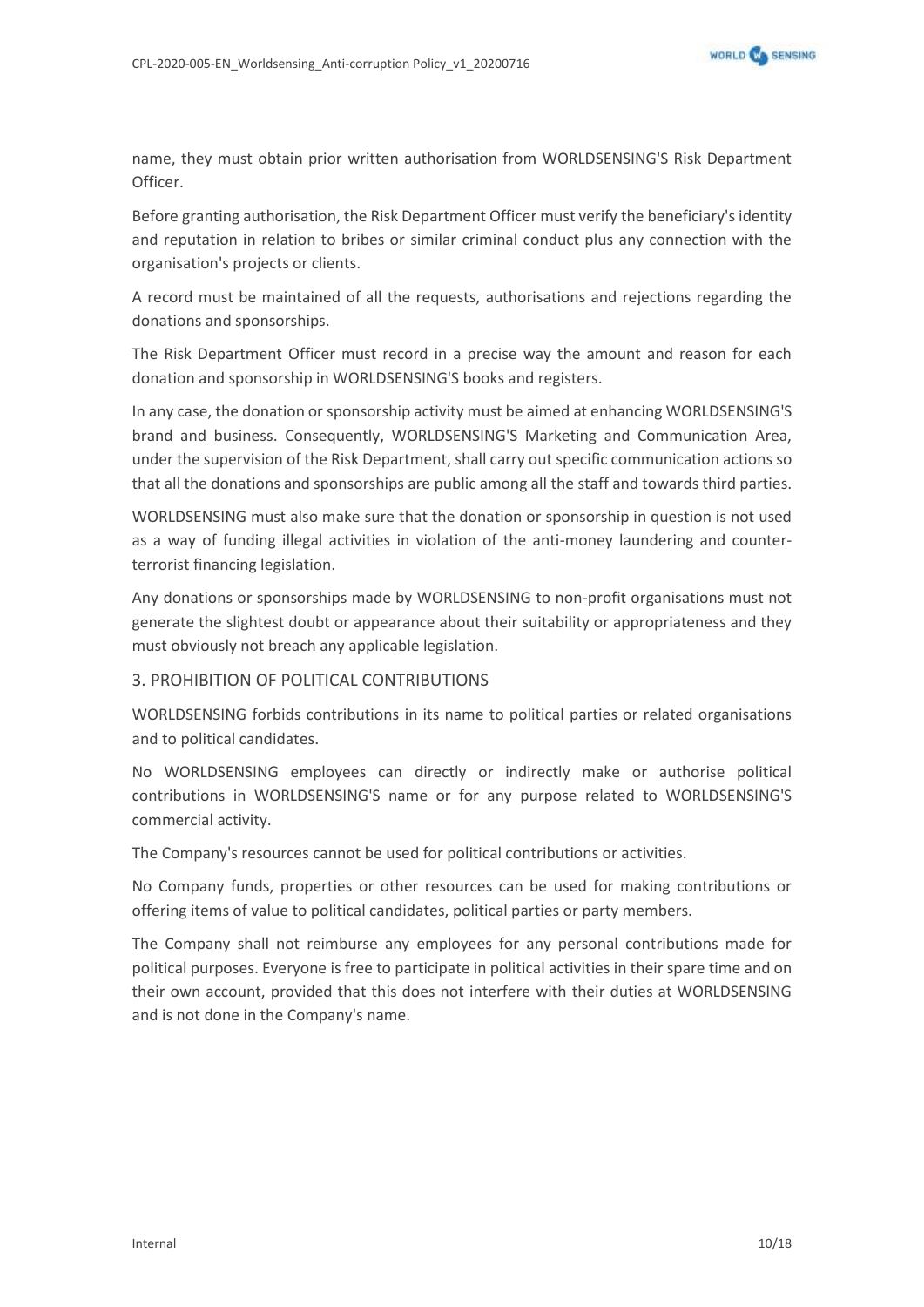

# <span id="page-10-0"></span>ANNEX 2 - Protocol on training expenses

### 1. INTRODUCTION

WORLDSENSING is committed to advancement and innovation by investing in all the staff's professional development.

This protocol expands upon Worldsensing's Anti-Corruption Policy and its objective is to make sure that:

- Its employees have the necessary skills and knowledge to perform their current work at WORLDSENSING.
- Its employees have sufficient opportunities to develop and enhance their skills and knowledge beyond their current role based on the future needs of an international technological and volatile company such as WORLDSENSING.
- Its skill-building and development budget is allocated in a fair, equitable and equal way, administered through a standard procedure for all the WORLDSENSING members.

### 2. PROCEDURE FOR ALLOCATING TRAINING EXPENSES - DECISION TREE

### **Staff training expenses at WORLDSENSING:**

Training expenses are considered to be the courses funded directly by WORLDSENSING or cofunded in part by the Company employees' salary and in part by the Company itself.

WORLDSENSING'S training expense system is based on the fact that all the WORLDSENSING members have a Development Plan.

### **Allocation procedure**

The procedure for allocating training expenses is initially drafted by the HR Area which makes the most appropriate decision in each specific case based on the advice from each manager of the area of which each worker forms part and their Development Plan.



The Development Plan is a programme that was implemented within the Company by the HR Area to encourage each WORLDSENSING member to receive ongoing training, with the annual budget limit allocated by the Company for that purpose.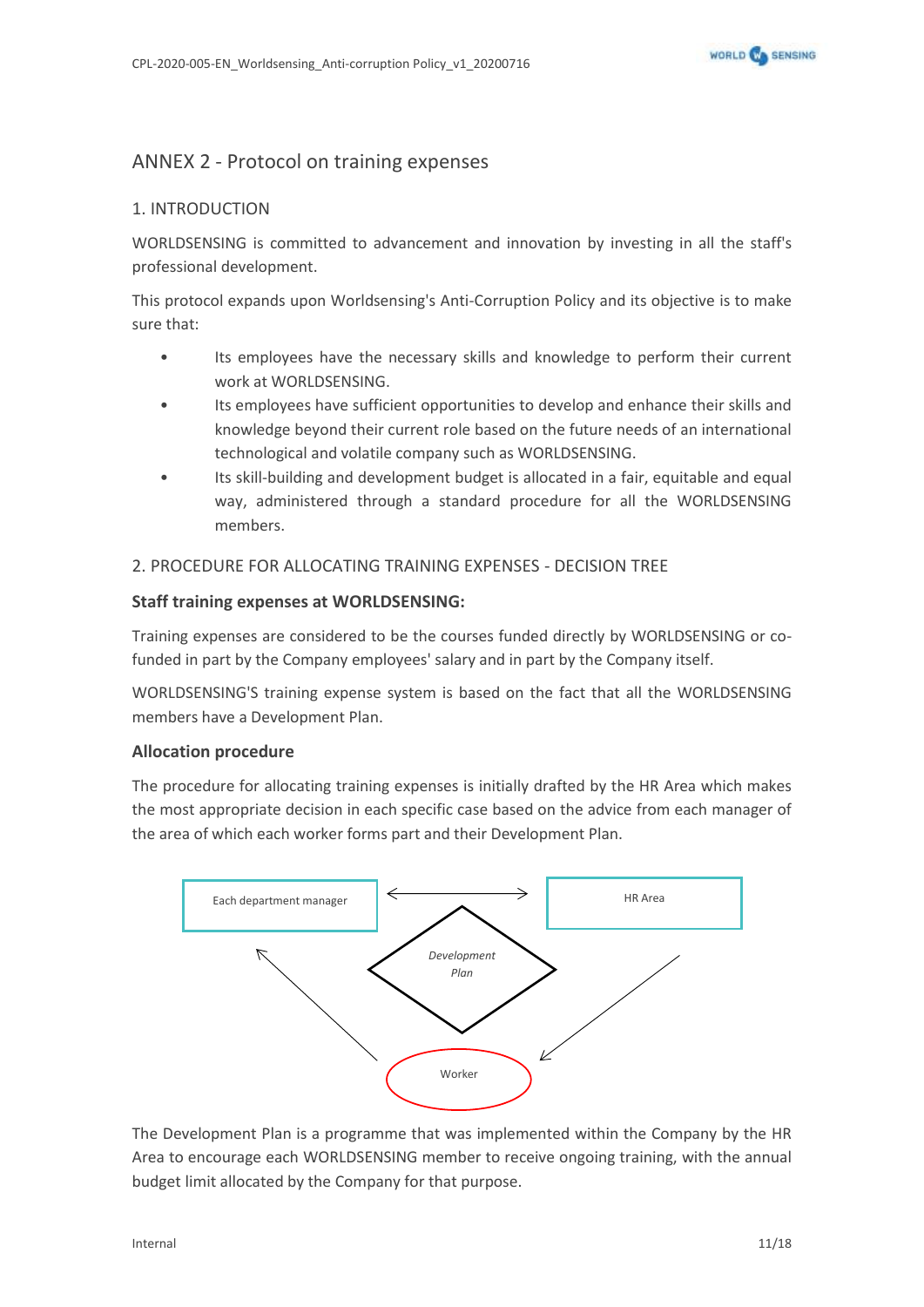

There are three types of situations:

i) Courses which the Company demands from the workers and, since they are mandatory, are funded 100% by WORLDSENSING;

ii) Courses not considered to be mandatory but which may be useful for the workers' future or cross-disciplinary training and which also seek their commitment, so they are co-funded by WORLDSENSING and the workers;

iii) Courses requested directly by the workers, so they are also co-funded by WORLDSENSING and the workers.

When the requested courses have been allocated or accepted, the HR Area shall ensure that the course is being taken by receiving from the workers proof of their tests or certificates issued by the corresponding educational institutions.

When workers are denied access to any of those courses and the affected persons request the reasons, they shall be informed in writing of the reasons for that decision. The HR Area must be informed at all times of the requests made and rejected.

### 3. TRAINING FUNDED BY THIRD PARTIES

WORLDSENSING employees are expressly forbidden to receive training that is funded by third parties which are directly or indirectly related to WORLDSENSING and its businesses.

They are allowed to attend training sessions, courses and seminars which are free of charge in general.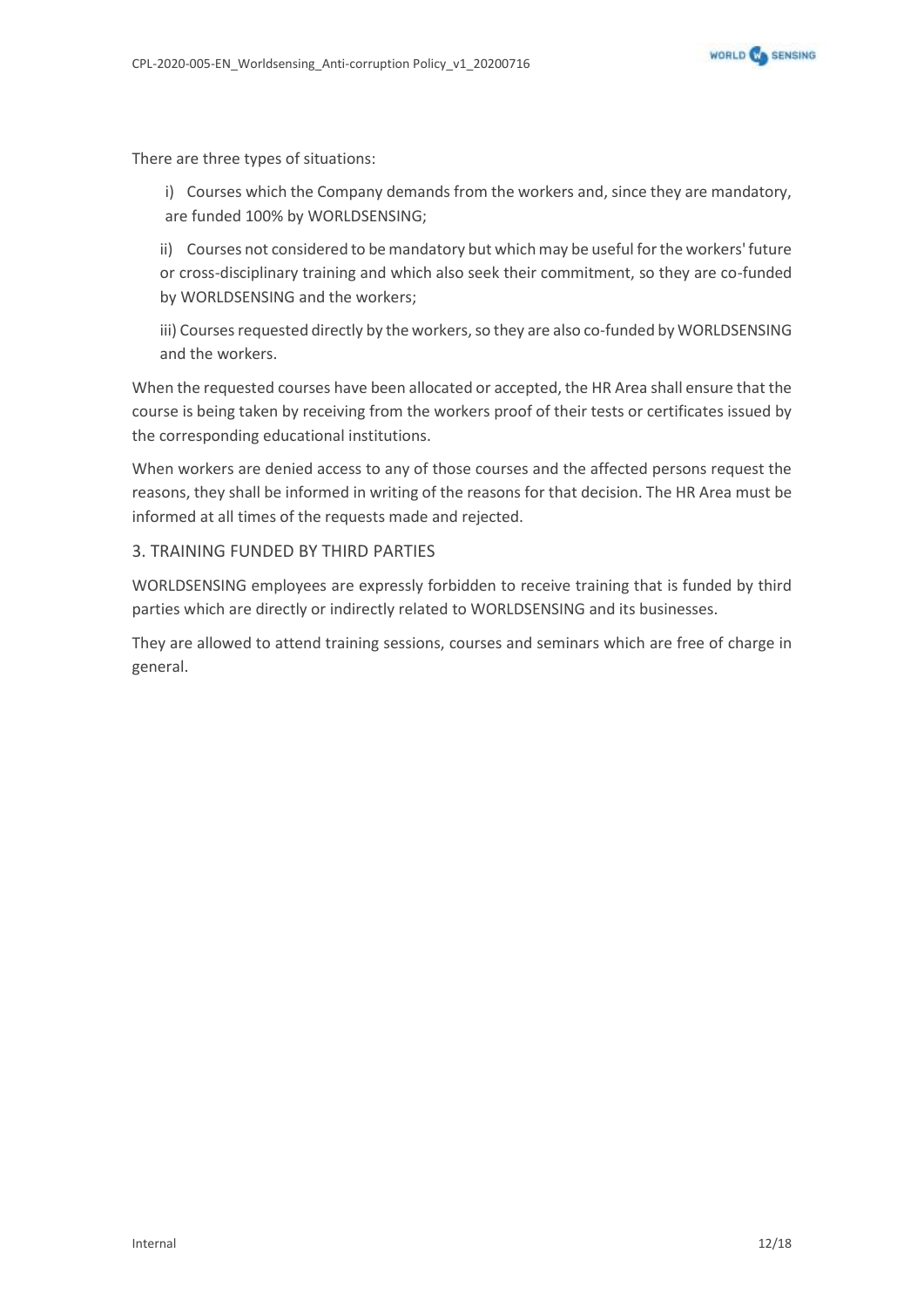

# <span id="page-12-0"></span>ANNEX 3 - Worldsensing's Protocol on Accepting and Giving Gifts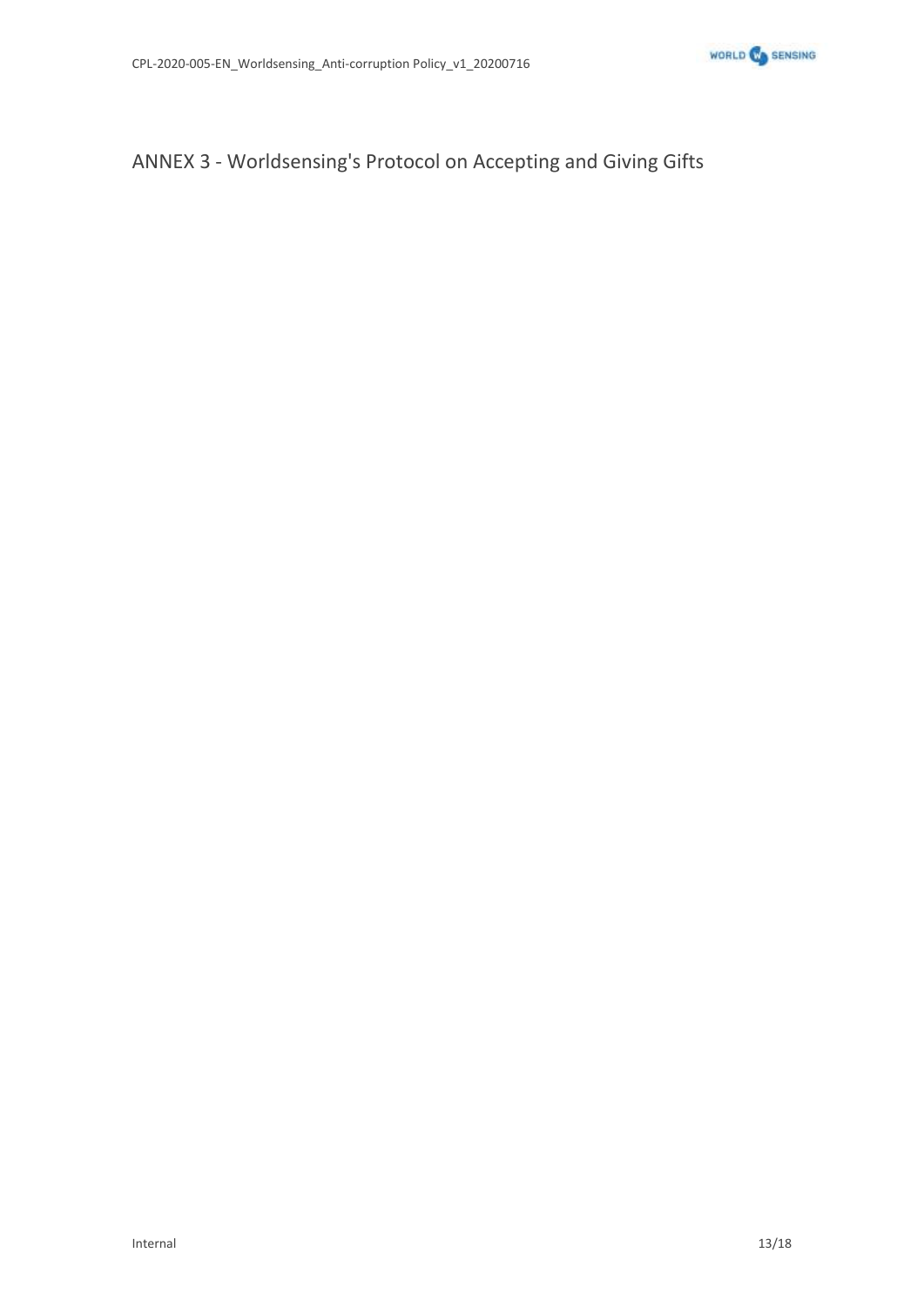

# **Regulatory Compliance and Crime Prevention Model**

**Protocol on Accepting and**

**Giving Gifts**

| <b>Drafted by</b>       |            | Approved by             |           | <b>Version</b> |            |
|-------------------------|------------|-------------------------|-----------|----------------|------------|
| <b>Responsible body</b> | Date       | <b>Responsible body</b> | Date      | ID             | Date       |
| Compliance Committee    | 11/03/2019 |                         | <b>NA</b> | 1.0            | 11/03/2019 |
| Compliance Committee    | 28/05/2019 | <b>CEO &amp; CFO</b>    |           | 1.1            | 28/05/2019 |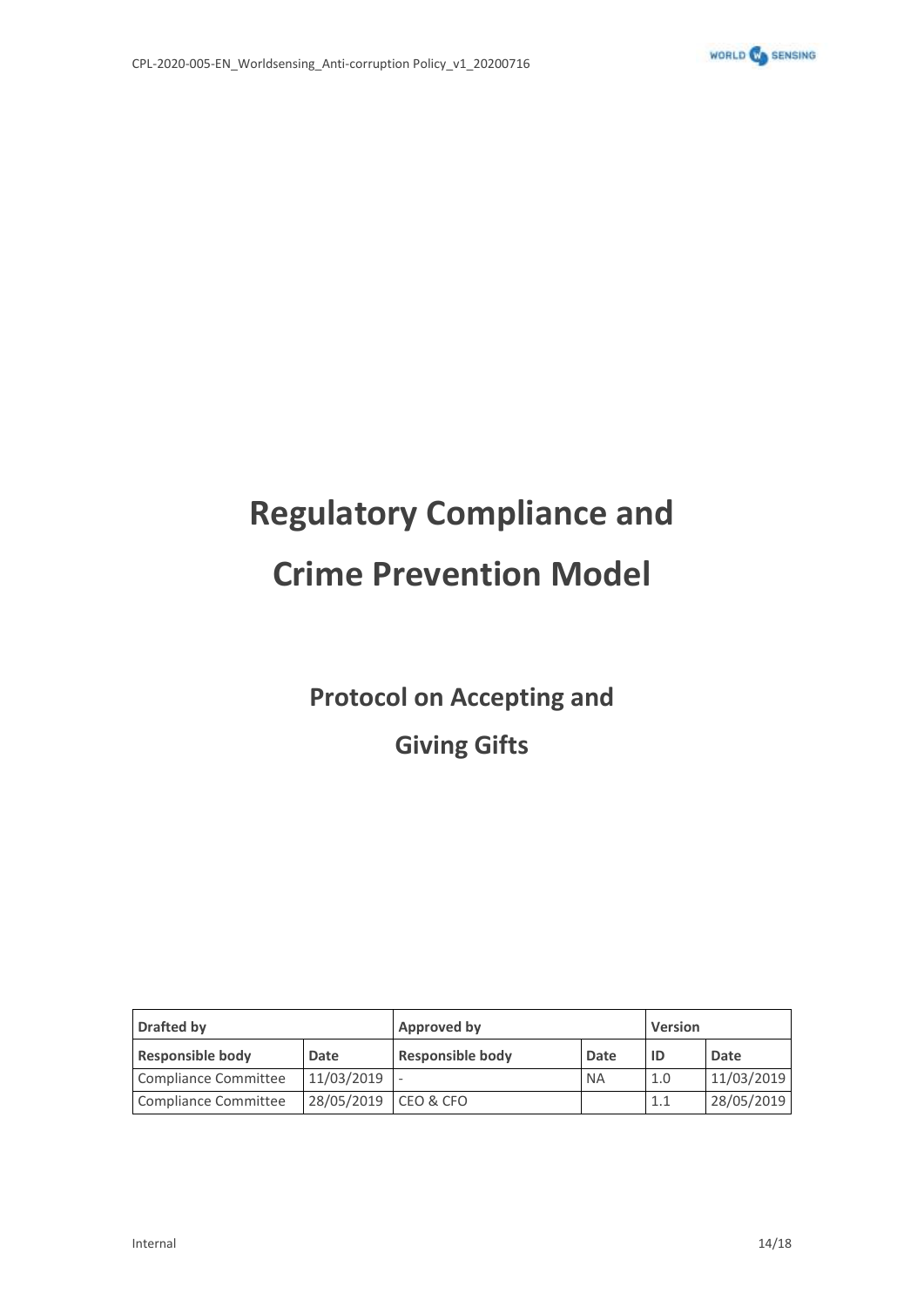

### **1**. **Introduction**

The purpose of this protocol is to define the procedure that must be followed for:

a) Accepting gifts, presents, invitations, etc., whether in cash or in kind, from third parties (suppliers, clients, intermediaries, Public Administrations or any third parties) by the employees, senior management and members of the governing body of WORLDSENSING.

b) Offering gifts, presents, invitations, etc., whether in cash or in kind, to third parties by the employees, senior management and members of the governing body of WORLDSENSING.

### **2. Gift acceptance policy**

As a general rule, **no employees, managers or members of the governing body of WORLDSENSING can request or accept any types of payments, gifts, presents, commissions or remuneration** from third parties with which they have professional relations (clients, suppliers, intermediaries, Public Administrations, etc.), whether they are legal or natural persons. That rule is applicable in general to all the employees and, in particular, to the company managers, whatever their activity area or hierarchical level, and the members of the governing body.

That **general prohibition** specifically includes **receiving any gifts** comprising cash and any gift cards or vouchers or equivalent to buy goods or services at any establishment.

Specifically, WORLDSENSING does not allow using gifts or presents of any type:

i. In order to influence commercial and business relations, whether they are with clients or suppliers, in such a way that this creates an advantage, a differential treatment, a business expectation, the capacity to influence or an obligation (direct or indirect) to arrange contracts with them.

ii. Which may affect in any way the professional activity of the employees, managers or members of the governing body of WORLDSENSING for them not to carry out their work or activity independently and objectively in the most favourable way for the interests of the company where they provide their services.

iii. Which contravene any external and general legislation, rules and/or regulations or internal ones at WORLDSENSING.

Nevertheless, there are some **exceptions** regarding the prohibition to receive gifts: **gifts can be received provided that they are within reasonable limits and their value is not considered to be high or excessive**, as set out below.

The following are considered to be **acceptable gifts**:

- Habitual token and promotional presents of low economic value such as pens, agendas and notebooks.
- Invitations to professional meals and meetings, provided that they do not exceed the limits considered to be reasonable in social usage, depending on the hierarchical level of the employees or managers benefiting from the invitation.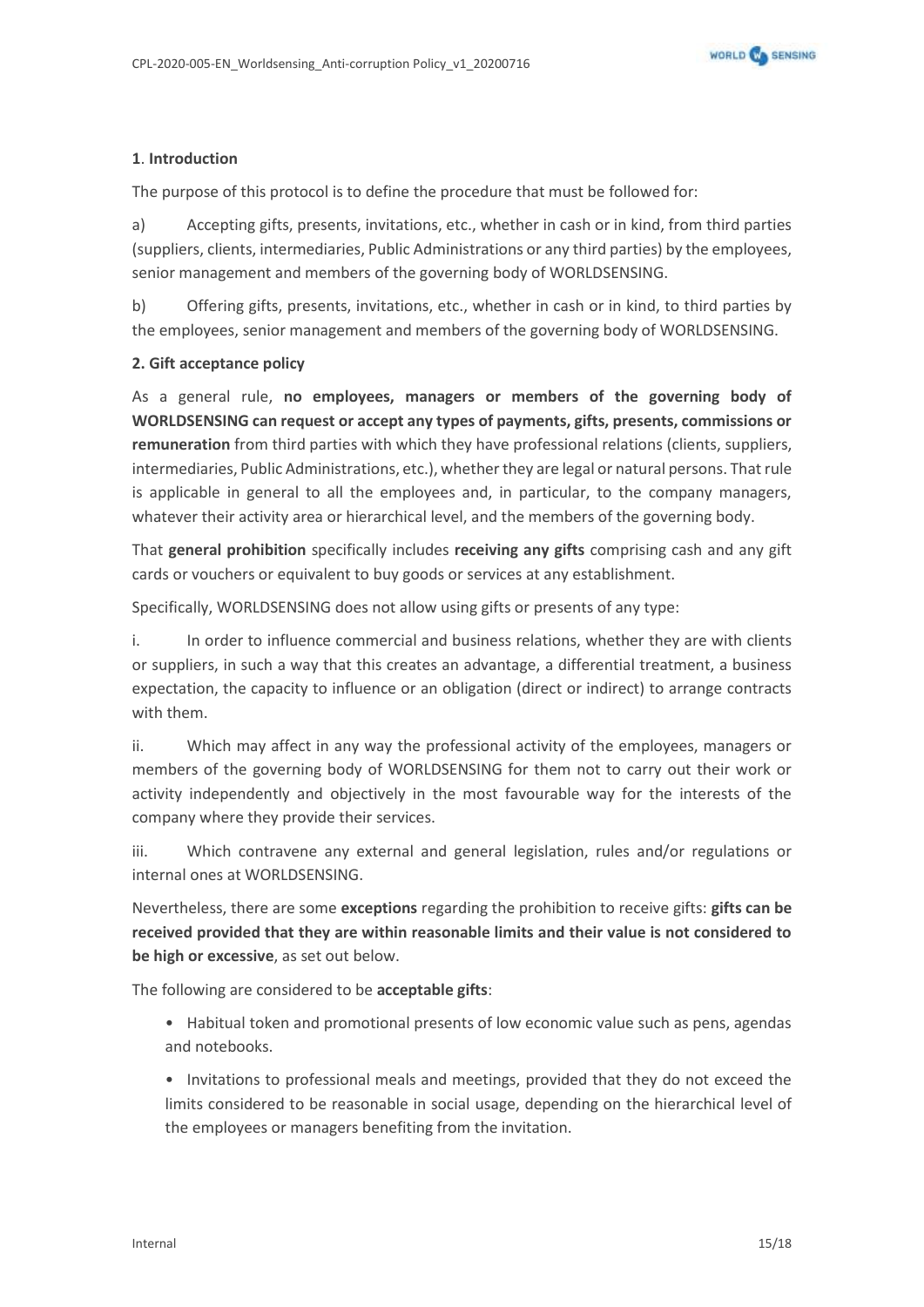• Invitations to sports events and other celebration or entertainment acts offered for legitimate commercial purposes such as building good will and improving relations with clients or suppliers, provided that they are accompanied by them.

• Gifts for special courtesies, for specific and exceptional reasons, and for consolidated and general customs and traditions, provided that the present is not in cash (including gift cards/vouchers which can be used as cash) and whose equivalent value is less than 50 euros per year for every gift giver. As an exception and because of the traditional practice of giving Christmas gifts, that limit goes up to 150 euros, provided that the goods obtained are raffled in a transparent way among the workers.

The gifts and presents that fall within the aforementioned exceptions shall only be accepted if they are voluntarily given by third parties and there is no reasonable probability that this will influence the beneficiaries' ability to make an objective judgment or their obligations to WORLDSENSING.

These rules are applicable regardless of whether the gifts are received at the beneficiaries' place of professional activity or home address.

Other supplementary gift acceptance guidelines which are mandatory for the employees, managers and members of the governing body of WORLDSENSING are as follows:

- It is forbidden to accept personal financial aid of any type provided by third parties with which WORLDSENSING has business relations, unless it comes from financial institutions carrying out their ordinary activity and not using exceptional or unique criteria.
- It is forbidden to attend sports events and other celebration or entertainment acts as a gift from a professional contact.
- Employees and/or any family members are not allowed to accept leisure trips or courtesies of any type that are paid by third parties with direct or indirect economic relations with WORLDSENSING.

### **3. Policy on giving gifts to third parties**

There are also prohibitions regarding the offering of gifts, presents and invitations, whether in cash or in kind, to third parties by the employees, senior management and Board of Directors of WORLDSENSING:

- a) Gifts to third parties (including invitations to sports events and other festive acts as guests of WORLDSENSING) can only be given as professional courtesy, provided that this practice is commonly accepted and the gift has a modest, public and reasonable economic value.
- b) The gift must not have a value that may influence the professional decision and/or provoke a dependent relationship or duty of reciprocity or give the appearance of committing a wrongdoing or providing a preferential treatment, a competitive advantage, a privilege, etc. The equivalent value of the gift given to a third party must not exceed 150 euros in any case.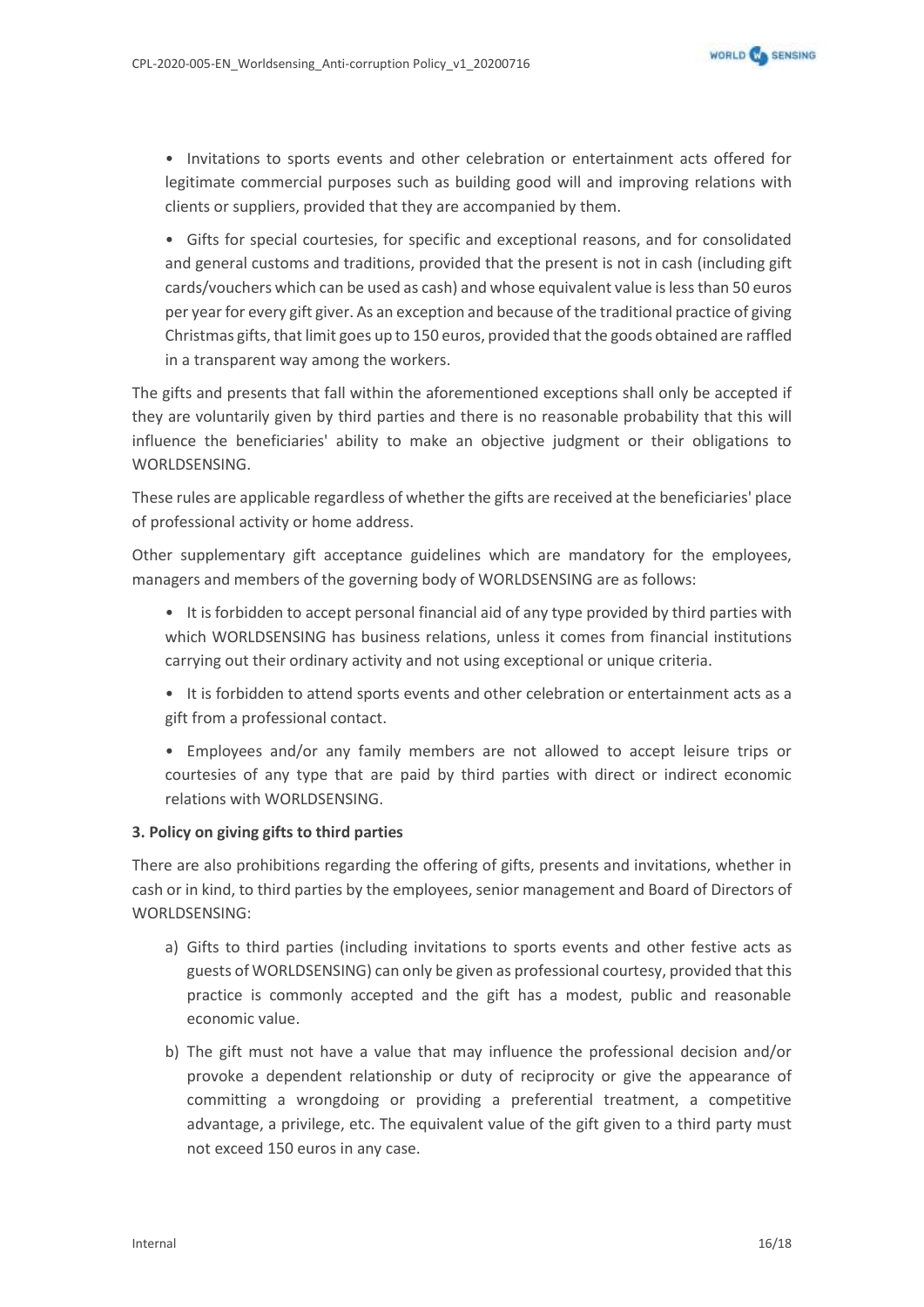- c) It is expressly forbidden to give gifts comprising cash or gift cards or vouchers which can be used as cash, regardless of their type, duration, terms of use, etc.
- d) No personal financial aid of any type is allowed to be provided to a client or other professional contact.

### **4. Guidelines on how to act when receiving or giving gifts**

WORLDSENSING has also set out the action guidelines that must be followed when third parties offer or give any types of gifts, presents, invitations, etc.

The mandatory guidelines are as follows:

- a. Any types of gifts, presents, compensations, advantages and opportunities received from any third parties and which fail to comply with this policy must be rejected, apart from the specific exceptions defined for receiving gifts (less than 150 euros depending on the socially accepted customs and traditions). It is also forbidden to offer any types of gifts, presents, advantages, etc. to third parties which fail to comply with WORLDSENSING'S policy on accepting and giving gifts.
- b. If a gift is received that does not comply with the policy on accepting and giving gifts, the third party must be expressly and immediately notified that the gift, present, invitation, etc. cannot be accepted in accordance with that policy established by WORLDSENSING. In that case, the gift received must be expressly returned.
- c. The hierarchical superior must be informed of any gifts offered or received.
- d. The gifts received worth over 50 euros shall ALWAYS be made available to the Company, which shall distribute them among the employees through a draw or alternatively donate them to charity.
- e. As an exception, the gift can be accepted in WORLDSENSING'S name when there are circumstances justifying the acceptance such as the objective difficulty in returning it, its institutional, symbolic or protocol nature, etc. In that case, WORLDSENSING shall receive the gift that will be immediately donated either to a non-profit organisation or to third parties suitable for using it. In that case, the gift received will be accepted in WORLDSENSING'S name and the third party will be informed that it will be used for charity purposes.
- f. Any problems, incidents or doubts about the interpretation arising from implementing and complying with this Protocol must be notified to WORLDSENSING'S Compliance Committee.
- g. The rules and criteria contained in this Protocol are immediately applicable for all the employees and managers of WORLDSENSING.
- h. Failure to comply with this policy on accepting and giving gifts shall be considered an infringement of the internal mandatory rules, where failure to inform a hierarchical superior is an infringement and, therefore, it is included within the scope of the company's disciplinary power.